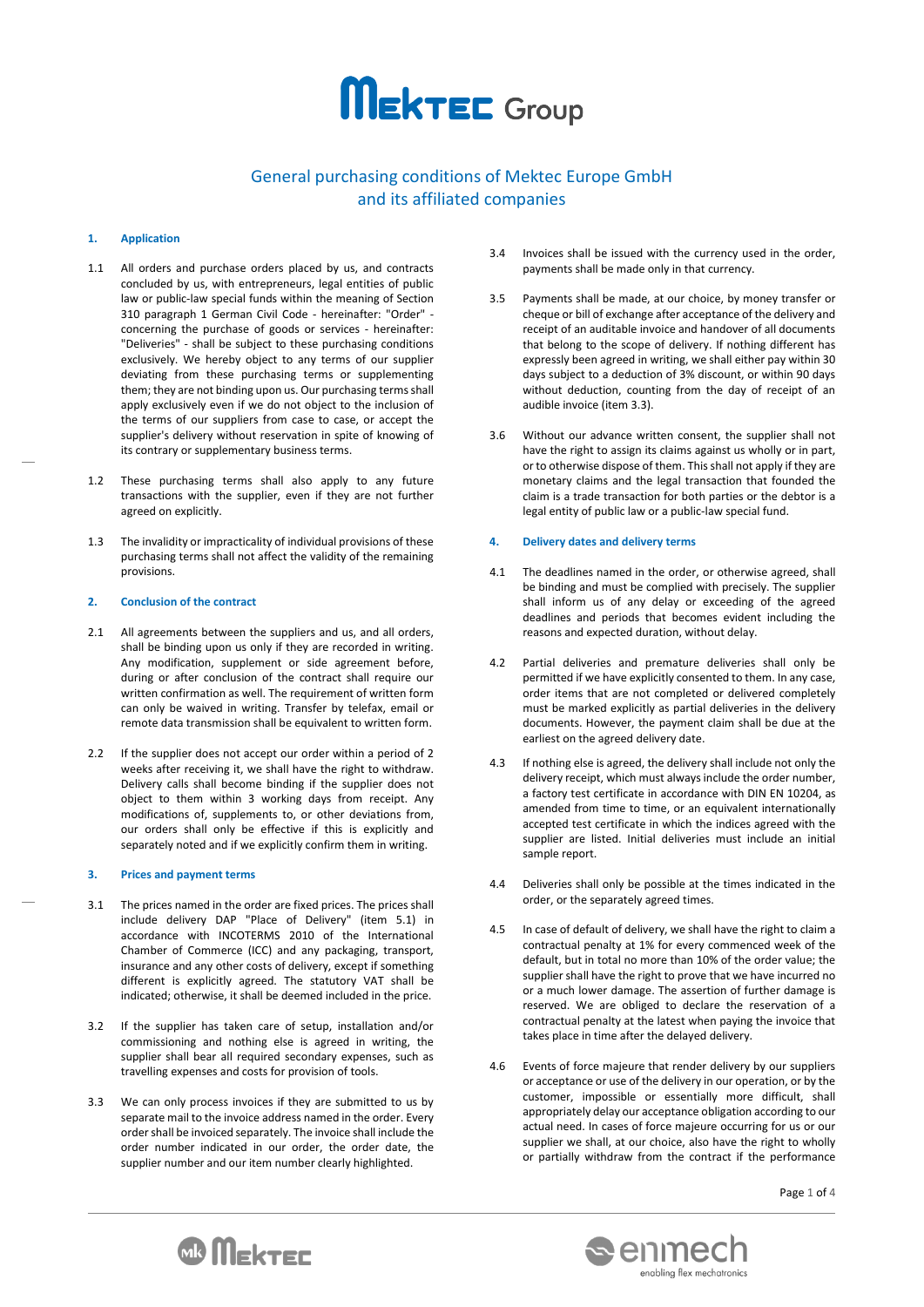# **MEKTEC** Group

obstacle due to force majeure continues for more than two months.

#### **5. Place of performance, passing of risk, acquisition of title**

- 5.1 The place of performance for the goods to be delivered and the services to be rendered shall be the place according to the order to which the goods must be delivered, or where the work or service is to be rendered ("Place of Delivery"). The place of performance for our payments shall be our registered office.
- 5.2 The delivery shall be made or rendered for the account and risk of the supplier, properly packed for transport DAP "Place of Delivery" at the address indicated by us. The risk of accidental destruction or accidental deterioration of the delivery shall pass to us only at acceptance by us or our charged forwarder at the agreed place of performance, or after final acceptance of the delivery, depending on which time is later, even if we have already agreed to bear the freight costs.
- 5.3 At passing of the risk at the Place of Delivery or at handover to a forwarder specially charged by us, we shall acquire title in the goods without reservation of any rights for our supplier.
- 5.4 Upon delivery of machines and systems, passing of the risk shall only take place after their final acceptance at the place of performance.

# **6. Liability for defects and other liability**

- 6.1 The commercial examination and complaint obligations shall be subject to the statutory provisions (Section 377 German Commercial Code), subject to the following proviso: Our examination obligations shall be limited to defects that are evident upon outward inspection and review of the delivery documents (e.g. damage in transport, wrong deliveries and underdeliveries). Notwithstanding our examination obligations, our report (report of defects) shall, in any case, be deemed made without delay and in time if sent within two working days from the time of discovery for obvious defects, and within 14 working days of discovery in case of concealed defects.
- 6.2 As far as this item 6 does not stipulate otherwise, the supplier shall be liable according to the statutory provisions, in particular for defects of the delivery, without this liability being limited by in reason or amount or excluded, and shall indemnify us against any third-party claims in this respect.
- 6.3 If the supplier does not comply with its obligations to remedy defects within an appropriate grace period set by us, we may remove the defect directly, or have it removed by third parties and demand reimbursement from the supplier for the expenses required for this, or a corresponding advance payment. If subsequent performance by the supplier has failed or is unreasonable for us (e.g. due to special urgency, danger to operational safety, other acute dangers or threatening occurrence of disproportional damage) a grace period shall not be required.
- 6.4 Claims due to defects of material shall expire, unless agreed on differently, or unless the law stipulates longer periods, 24 months after sale of the end product to the seller, but at the latest 30 months after delivery to us. For factory services, the period of expiration shall be 30 months from the time of written final acceptance. If the delivery has been used for a

building according to its common purpose and caused the building to be defective, expiration shall only occur 60 months after final accordance. Our rights from Sections 445a, 445b, 478 German Civil Code (supplier recourse) shall not be affected by this provision.

- 6.5 In case of defects of title, the supplier shall also indemnify us against any existing third-party claims. The statutory period of expiration shall apply concerning defects of title.
- 6.6 If defective delivery requires an inbound inspection exceeding the agreed scope (item 6.1), the supplier shall bear the costs for this unless it can prove that it is not at fault for the defect.

#### **7. Product liability**

- 7.1 The supplier shall indemnify us against any third-party claims from, and in connection with, any injury and property damage if and as far as the cause for this is subject to the area of control and organisation of the supplier. In the scope of this, the supplier shall also be obliged to reimburse us for all expenses in accordance with Sections 683, 670 German Civil Code that arise for us from, or in connection with, any recall campaign or other measure performance by us.
- 7.2 The supplier commits to maintaining product liability insurance with a flat-rate coverage total of at least EUR 3,000,000 (three million Euro) per injury, property and product asset damage; our claims shall, however, not be limited to the coverage total.

#### **8. Observation of property rights and provisions**

- 8.1 The supplier represents that its delivery and its use does not infringe any commercial property rights or other rights of third parties, and does not violate any statutory or authority provisions of any kind, origin and legal nature. The supplier further represents that the goods delivered by it contain no CFC, PCB or asbestos. The supplier commits to providing all relevant IMDS data (International Material Data System) free of charge upon our request.
- 8.2 The supplier commits to taking all required measures to prevent work accidents and, occupational diseases and workrelated health hazards, as well as to ensure effective first aid. The measures to be taken are stipulated in more detail in particular in state, trade association provisions on industrial safety of the BGV and other accident prevention provisions.
- 8.3 The supplier is obliged to all applicable environmental laws of the country of origin, the country of destination as well as any country being transited (incl. REACH, RoHS and others) regarding production, storage and transportation
- 8.4 The supplier commits to complying with the provisions of the Code of Conduct for social responsibility of the Zentralverband Elektrotechnik und Elektronikindustrie e.V. as amended from time to time.
- 8.5 The supplier is obliged to indemnify us against any claims that third parties raise against us for, or in connection with, the delivery and its use (including such that are due to violation of the provisions of this item 8), unless it can prove that it is not at fault for the defect. Item 6.5 sentence 2 shall be applied.

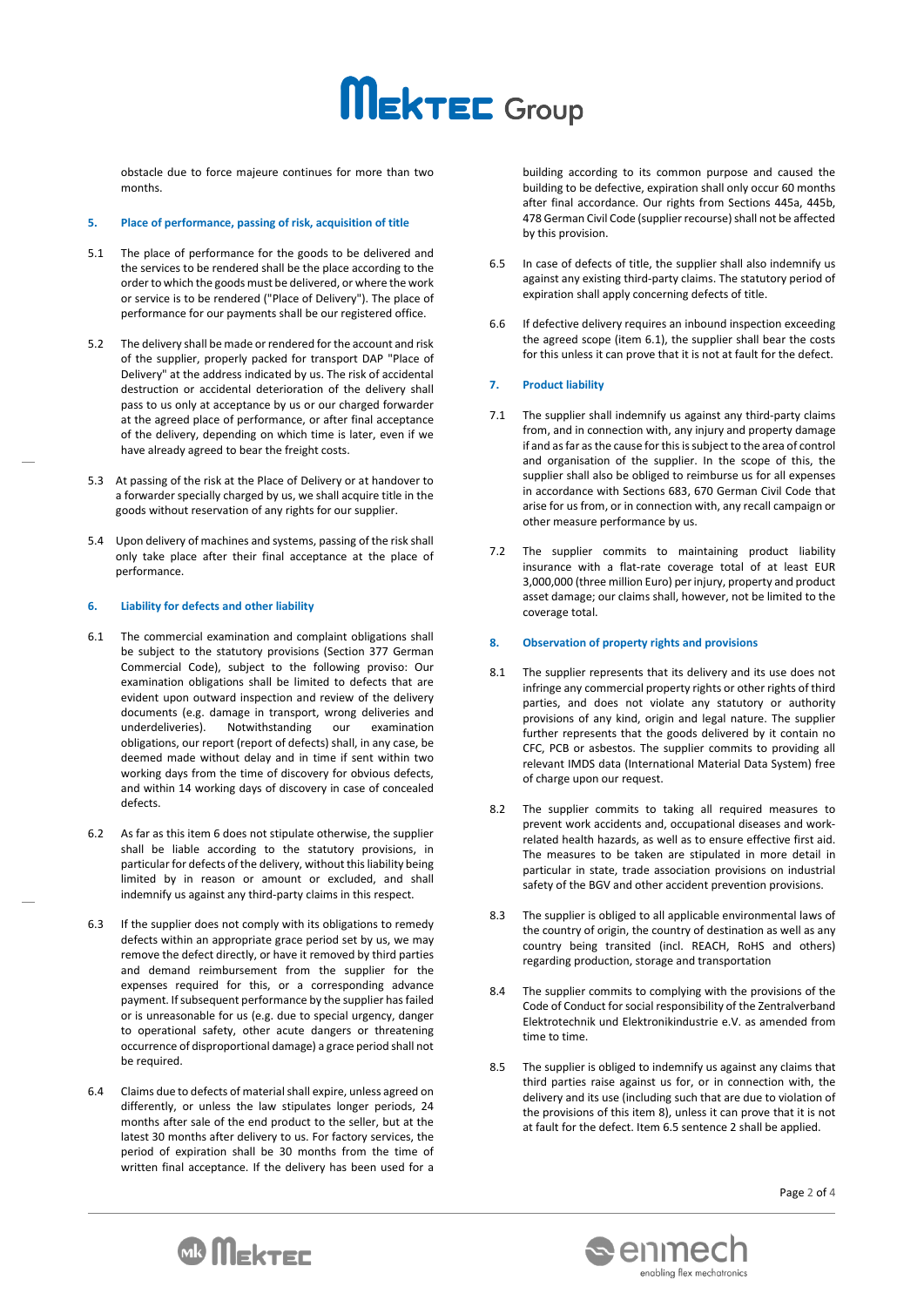# **MEKTEC** Group

- 8.6 The exemption obligation of the supplier shall also cover all expenses that arise for us from, or in connection with, any claims raised by third parties
- 8.7 Our operating rules for third-party companies as amended from time to time, for drivers, forwarders and visitors, as well as employees and vicarious agents of the supplier, and amended from time to time.

#### **9. Reservation of title, tools**

- 9.1 We reserve title in the goods provided by us (e.g. parts, components, semi-finished products) and may demand their release at any time. The supplier shall not have any retention right.
- 9.2 The reservation of title shall also cover the products resulting for processing, mixing or combination of our goods at their full value, with these processing taking place for us so that we are deemed the manufacturer. If third-party title is preserved in processing, mixing or combination with third-party goods, we shall acquire shared title at the ratio of the objective values of these goods to each other.
- Title in any tools provided to the supplier and produced by the supplier on our order, or tools ordered from third parties to which we have made a cost contribution, shall pass to us at the equivalent amount and shall be clearly marked as our property.
- 9.4 The supplier shall be obliged to keep tools free of charge for us, insure them sufficiently and document insurance protection on demand. The supplier shall be obliged to use the tools exclusively for production of parts intended for us unless agreed on differently in writing.
- 9.5 The supplier shall maintain and service any provided tools at its expense. It shall release the tools to us without delay at our demand without being due any retention right. When releasing the tools, they need to be in an impeccable technical and visual condition according to their previous use. Costs for repair shall be at the supplier's expense. In no case may the supplier scrap any tools without our written consent.

# **10. Quality assurance**

- 10.1 The supplier commits to maintaining a quality management system according to DIN EN ISO 9001 that must ensure impeccable quality of the Deliveries to us during the entire business relationship, monitor it at regular intervals by internal audits and initiate the required measures without delay if any deviations are found. We have the right to review the supplier's quality assurance at any time upon advance announcement. The supplier shall allow us to view the certification and audit reports and the inspection procedures performed upon request, including all inspection records and documents concerning the delivery.
- 10.2 Our "Supplier Quality Manual", as amended from time to time, which we will submit to our suppliers on request, and that is also available at [www.mektec.de,](http://www.mektec.de/) shall be part of all orders and agreements between suppliers and us.

#### **11. Secrecy, documents**

11.1 Any information, recipes, drawings, models, tools, technical records, process methods, software and other technical and

commercial know-how, as well as any work results acquired in connection with his (hereinafter: "Confidential Information") provided by us or acquired about us by the supplier shall be kept secret from third parties by the supplier, and must only be used by the supplier for execution of Deliveries to us, and must only be made accessible to such persons who must have knowledge of the confidential information in the scope of the business relationship, and who have been committed to secrecy according to this provision. This shall also apply for a term of up to 5 years after termination of the business relationship, as long and as far as the supplier is not able to render evidence that it knew of the confidential information at the time of its acquisition, or that it was generally known or became generally known later without its fault.

- 11.2 Any documents (e.g. drawings, figures, test specifications), samples and models, etc. that we provide to the supplier in the scope of the business relationship shall remain our property and shall, at our choice, be released to us at any time upon our request, at the latest at completion of the business relationship (including any existing copies, photocopies, excerpts and reproductions), or destroyed at the supplier's expense. The supplier shall not have any retention right in this respect.
- 11.3 Disclosure of confidential information and any submission of documents, samples or models shall not found any rights in commercial property rights, know-how or copyright for the supplier, and shall not be prior publication and prior use right within the meaning of patent and utility sample law.

#### **12. Compliance**

The supplier guarantees that it does not maintain any direct or indirect business or other connections with terrorists, terrorist organisations; other criminal or anti-constitutional organisations. As soon as the goods have left our facility, the supplier shall solely be responsible for compliance with the above provisions and shall indemnify us for any claims and costs - including appropriate lawyer's and consultant's fees and fines - that arise for us due to the corresponding violation of laws by the supplier, its affiliated companies or employees, representatives and/or vicarious agents.

#### **13. Choice of law and jurisdiction**

- 13.1 The law of the Federal Republic of Germany shall apply exclusively, excluding its international private law as far as it refers to application of any other legal code. Application of consistent UN sales law (C.I.S.G.) and other bilateral and multilateral treaties that serve to make intentional sale consistent shall be excluded.
- 13.2 The place of jurisdiction for any claims from business relationships with suppliers, in particular from contracts or concerning their validity shall, at our choice, be the place of delivery (item 5.1) or Weinheim/Bergstraße. However, we shall, at our choice, have the right to also sue the supplier at any other competent general or special place of jurisdiction.
- Page 3 of 4 13.3 If the supplier has its registered office outside of the Federal Republic of Germany, we shall, at our choice, also have the right to have any claims, disputes or differences of opinion from business relationships with suppliers decided by one or three arbitrators appointed according to the arbitration rules of Zurich Chamber of Commerce, while excluding the regular courts. The court of arbitration shall have its seat in